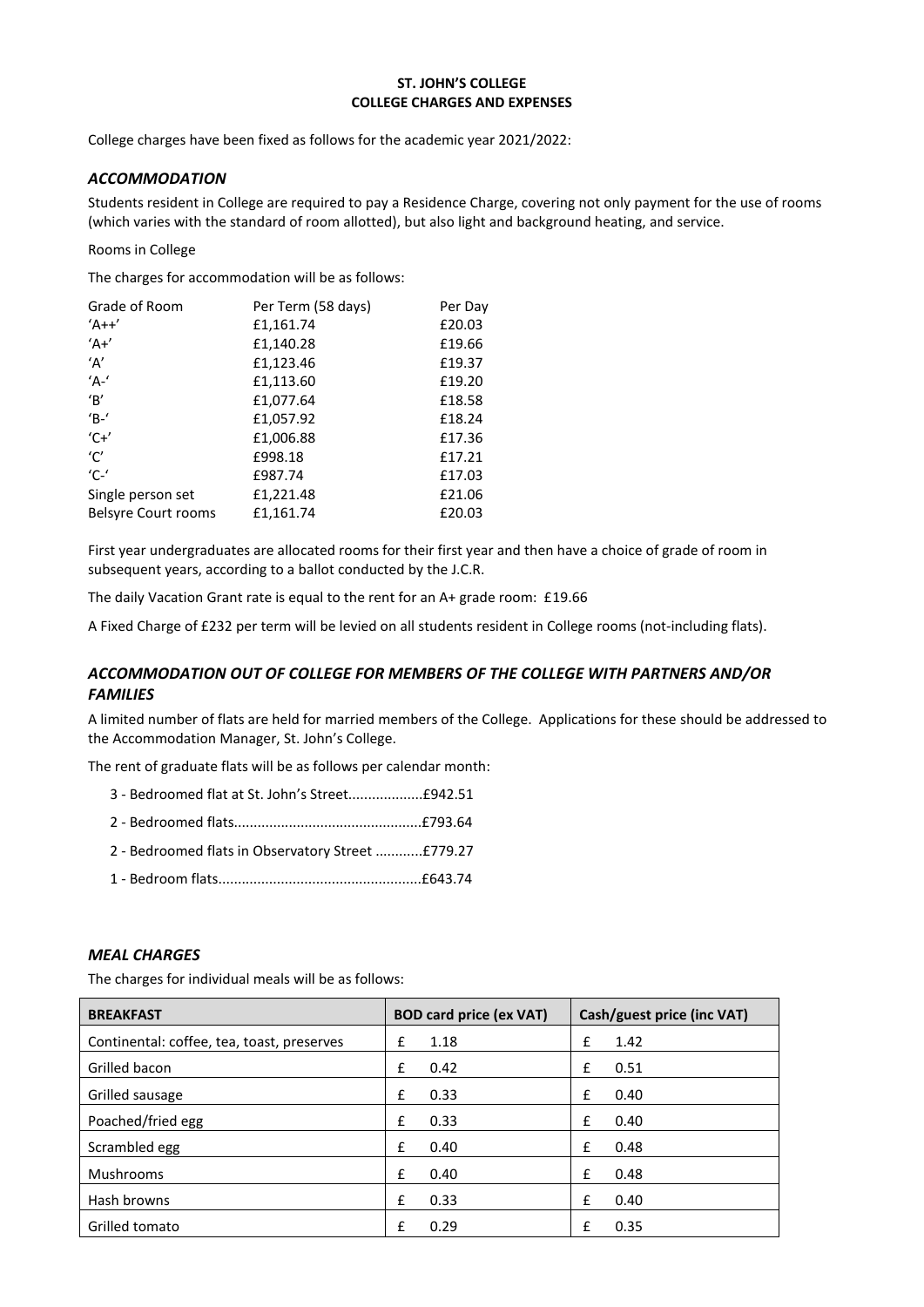| <b>Baked beans</b>              | $\pmb{\mathsf{f}}$<br>0.33     | $\pmb{\mathsf{f}}$<br>0.40 |
|---------------------------------|--------------------------------|----------------------------|
| Fried bread                     | £<br>0.33                      | £<br>0.40                  |
| <b>Black pudding</b>            | $\pmb{\mathsf{f}}$<br>0.45     | £<br>0.54                  |
| Porridge                        | £<br>0.60                      | £<br>0.72                  |
| Croissant/pain au choc          | £<br>0.60                      | £<br>0.72                  |
| Danish pastry                   | £<br>0.71                      | £<br>0.85                  |
| Fruit juice                     | £<br>0.40                      | £<br>0.48                  |
| Cereals                         | £<br>0.60                      | £<br>0.72                  |
| Alpen                           | £<br>0.65                      | £<br>0.78                  |
|                                 |                                |                            |
| <b>LUNCH</b>                    | <b>BOD card price (ex VAT)</b> | Cash/guest price (inc VAT) |
| Hot dish of the day             | $\pmb{\mathsf{f}}$<br>2.08     | £<br>2.50                  |
| Vegetarian dishes               | £<br>2.08                      | £<br>2.50                  |
| Fish dish of the day            | £<br>2.38                      | £<br>2.86                  |
| Soup of the day with bread roll | £<br>1.30                      | £<br>1.56                  |
| Side salad                      | £<br>0.78                      | £<br>0.94                  |
| Vegetables                      | £<br>0.46                      | £<br>0.55                  |
| Potatoes, rice, pasta, couscous | £<br>0.46                      | £<br>0.55                  |
| Hot & cold desserts             | $\pmb{\mathsf{f}}$<br>0.64     | £<br>0.77                  |
| Yoghurts                        | £<br>0.64                      | £<br>0.77                  |
| Fresh fruit                     | £<br>0.39                      | £<br>0.47                  |
| Fair trade bananas              | £<br>0.48                      | £<br>0.58                  |
| <b>Baguettes</b>                | £<br>3.26                      | £<br>3.91                  |
| Sandwiches                      | 2.12<br>£                      | £<br>2.54                  |
| Flat bread                      | £<br>3.96                      | £<br>4.75                  |
| <b>DINNER</b>                   | <b>BOD card price (ex VAT)</b> | Cash/guest price (inc VAT) |
| First Hall - Informal           | $\pmb{\mathsf{f}}$<br>4.20     | £<br>5.04                  |
| Second Hall - Formal            | 4.51<br>£                      | 5.41<br>£                  |
|                                 |                                |                            |
| <b>KENDREW CAFE</b>             | <b>BOD card price (ex VAT)</b> | Cash/guest price (inc VAT) |
| Hot dish of the day             | $\pmb{\mathsf{f}}$<br>2.08     | $\pmb{\mathsf{f}}$<br>2.49 |
| Vegetarian dishes               | $\pmb{\mathsf{f}}$<br>2.08     | £<br>2.49                  |
| Fish dish of the day            | $\pmb{\mathsf{f}}$<br>2.38     | £<br>2.86                  |
| Vegetables                      | $\pmb{\mathsf{f}}$<br>0.46     | 0.55<br>£                  |
| Side salad                      | £<br>0.78                      | £<br>0.94                  |
| <b>Bread rolls</b>              | $\pmb{\mathsf{f}}$<br>0.39     | £<br>0.47                  |
| Soup of the day with bread roll | $\pmb{\mathsf{f}}$<br>1.30     | $\pmb{\mathsf{f}}$<br>1.57 |
| Sandwiches                      | £<br>2.12                      | £<br>2.54                  |
| Toasted panini or sandwich      | $\pmb{\mathsf{f}}$<br>2.19     | £<br>2.62                  |
| Flat bread                      | 3.96<br>£                      | 4.75<br>£                  |
|                                 |                                | 3.91<br>£                  |
| <b>Baguettes</b>                | 3.26<br>£                      |                            |
| Slice of bread                  | £<br>0.33                      | £<br>0.39                  |
| Fresh fruit                     | $\pmb{\mathsf{f}}$<br>0.39     | £<br>0.47                  |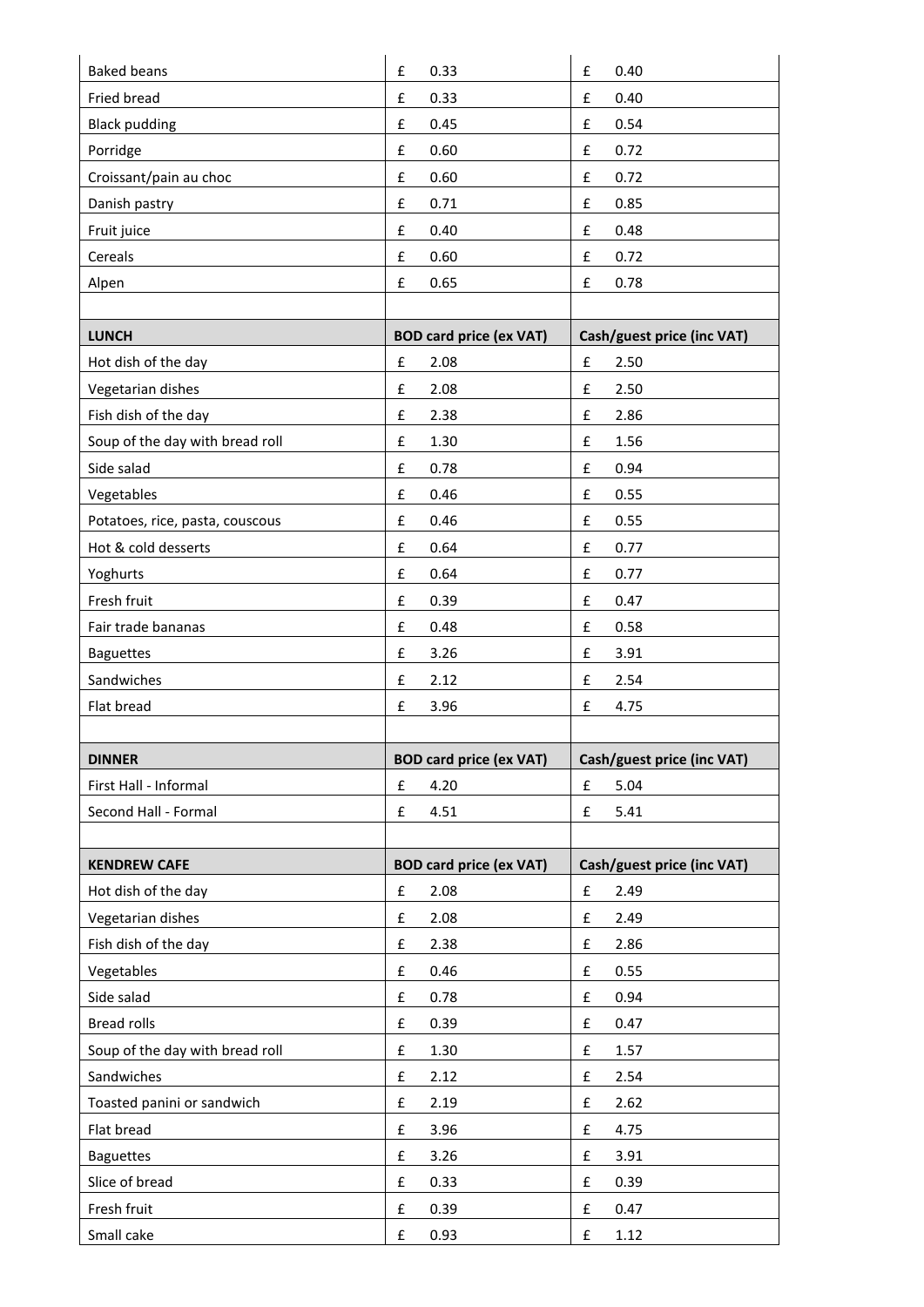| Medium cake                         | £<br>1.09 | 1.30<br>£ |
|-------------------------------------|-----------|-----------|
| Large cake                          | £<br>1.41 | £<br>1.70 |
| Ice cream                           | 1.67<br>£ | £<br>2.01 |
| Chocolate bar                       | £<br>0.78 | £<br>0.94 |
| Cereal bar                          | £<br>0.66 | 0.80<br>£ |
| Crisps                              | 0.78<br>£ | £<br>0.94 |
| Cookies, pack of two                | £<br>0.34 | 0.40<br>£ |
| Coffee, cappuccino, latte, hot choc | £<br>0.78 | £<br>0.94 |
| Jimmy's iced coffee                 | £<br>2.13 | 2.56<br>£ |
| Syrup shot                          | 0.20<br>£ | 0.23<br>£ |
| Frappe                              | £<br>2.01 | 2.41<br>£ |
| Nitro coffee                        | £<br>2.13 | 2.56<br>£ |
| Pot of tea                          | £<br>0.66 | £<br>0.80 |
| HitVit drink                        | £<br>1.40 | 1.68<br>£ |
| Fentimans bottled drinks            | £<br>1.40 | £<br>1.68 |
| Coke                                | £<br>0.78 | £<br>0.94 |
| J20/presse or similar               | £<br>0.93 | £<br>1.12 |
| Sports cap still water              | £<br>0.66 | 0.80<br>£ |
| Smoothies                           | £<br>1.67 | £<br>2.01 |
| Yoghurt                             | £<br>0.62 | £<br>0.74 |

Breakfast will be cafeteria service.

- Cooked breakfast: all items are charged individually from £0.29 to £0.71 per item
- Continental; coffee, tea, toast and preserves: £1.18

Lunch will be cafeteria service.

- hot dish of the day: £2.08
- fish dish of the day: £2.38
- vegetables, potatoes, rice, pasta dishes are charged separately: £0.46 per serving

Brunch (Kendrew Café – Saturday only & Hall – Sunday only)

- Brunch dish of the day £1.85 – other items are available and charged individually from £0.21 to £1.13

Dinner - two forms of evening meal will be provided:

At First Hall an informal cafeteria style meal will be provided - £4.20

At Second Hall a formal 3-course meal will be provided with waiter service - £4.51

These prices apply to BOD card purchases, cash, debit card and charges to guests are subject to VAT

#### *PAYMENT*

Each student's account (battels) will be sent by email at the beginning of each term, except that final battels for students who are going out of residence will be emailed around the end of August. Battels should be paid within 10 days of their receipt.

The Bursar is authorised to charge interest on outstanding battels in certain circumstances. Such interest will normally be charged on the outstanding battels.